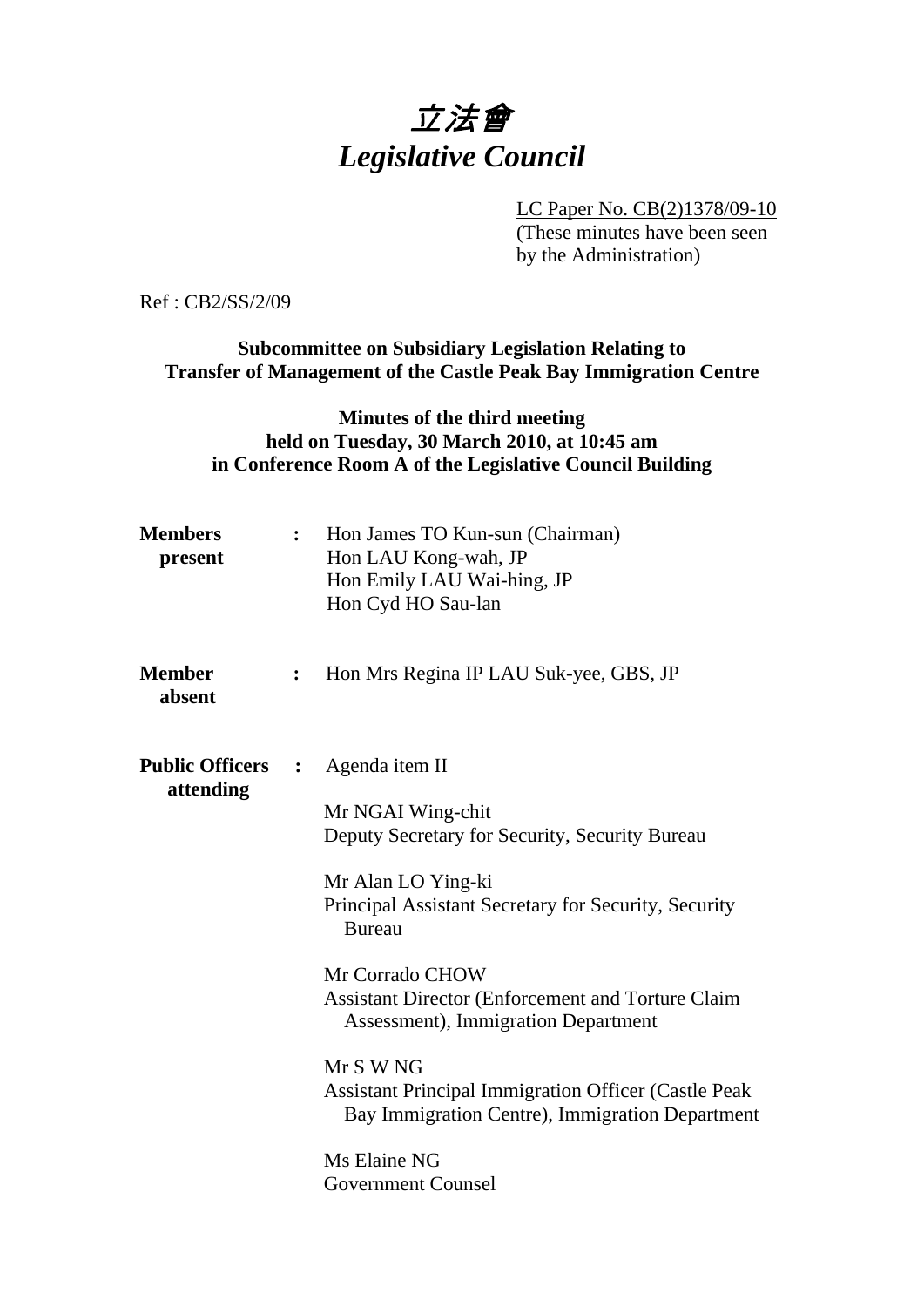| Clerk in<br>attendance        | Miss Odelia LEUNG<br>Chief Council Secretary (2)6      |
|-------------------------------|--------------------------------------------------------|
| <b>Staff</b> in<br>attendance | : Mr Timothy TSO<br><b>Assistant Legal Adviser 2</b>   |
|                               | Ms Judy TING<br>Senior Council Secretary (2)7 (Acting) |
|                               | Miss Jenny LEE<br>Legislative Assistant (2)6 (Acting)  |

Action

## **I. Confirmation of minutes**

[LC Paper No. CB(2)1170/09-10]

The minutes of the meeting held on 5 March 2010 were confirmed.

#### **II. Meeting with the Administration**

[LC Paper Nos. CB(2)1173/09-10(01) and (02)]

2. The Subcommittee deliberated (index of proceedings attached at **Annex**).

3. Members welcomed the Administration's decision to accede to their request to make reference to the provisions concerning the treatment of detainees in the Immigration Service (Treatment of Detained Persons) Order (Cap. 331 sub. leg. C) ("the Treatment of Detained Persons Order"), which was applicable to the detention facilities at the first and second floors of No. 1 Ma Tau Kok Road, Kowloon, and to apply the same duties and responsibilities to the Castle Peak Bay Immigration Centre ("CIC") under the Immigration (Treatment of Detainees) Order (Cap.115 sub. leg. E). To achieve the purpose, the Administration proposed to move a resolution at the Council meeting on 14 April 2010 to amend the Immigration (Treatment of Detainees) (Amendment) Order 2010 ("the Amendment Order") so that all the relevant sections of Cap 331 sub. leg. C would apply in relation to the treatment of CIC detainees, subject to technical or nomenclature changes and the need to avoid direct duplications with the existing rules in Cap. 115 sub. leg. E.

4. Members examined in-depth the provisions of Cap. 331 sub. leg. C which were applicable and not applicable to CIC as proposed by the Administration. The provisions of Cap. 331 sub. leg. C proposed not to be applicable to CIC included the interpretation section and sections relating to search of detainees, articles found in detainees' possession and complaints by detainees. Members agreed to the non-application of those provisions to CIC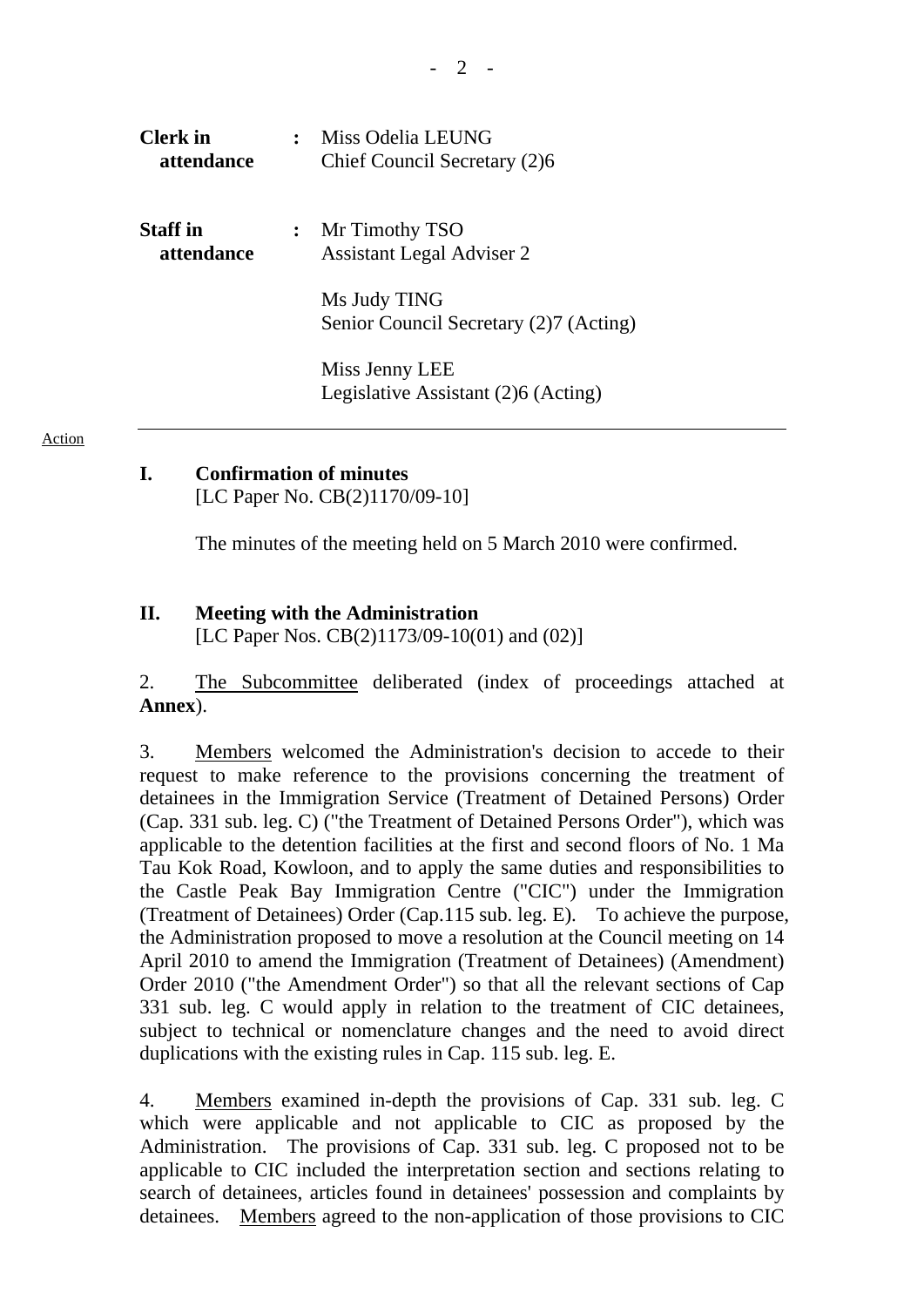Action

as Cap. 115 sub. leg. E had its own interpretation clause and had already included similar provisions.

5. Assistant Legal Adviser 2 ("ALA2") drew members' attention to the drafting approach adopted by the Administration. ALA2 pointed out that should Cap. 115 sub. leg. E be amended in the way as proposed by the Administration, that piece of subsidiary legislation would no longer be self-contained and had to be read in conjunction with Cap. 331 sub. leg. C. Such an approach in law drafting was not user-friendly. Moreover, the question of consistency in drafting would arise as the existing provisions of Cap. 115 sub. leg. E were set out, whereas the newly added provision only made reference to the sections in Cap. 331 sub. leg. C without setting out the sections as adapted. Any amendments to Cap. 331 sub. leg. C or Cap. 115 sub. leg. E in future would necessitate a lot of cross-referencing, and might create confusion and misunderstanding.

6. Members requested the Administration to explain the reasons for adopting the proposed drafting approach. In response, Deputy Secretary for Security ("DS for S") said that both approaches, i.e. cross-referencing and setting out the text in full, achieved the same legal effect. He stressed that the proposed approach of cross-referencing was in his view clear, simple and easy to understand.

7. Government Counsel ("GC") supplemented when questioned if any existing legislation adopted the proposed drafting approach that a similar approach was adopted in certain pieces of legislation. For example, Schedules 3, 4 and 5 to the Mass Transit Railway Ordinance (Cap. 556) and Schedule 2 to the Water Pollution Control (Sewerage) Regulation (Cap. 358 sub. leg. AL) were drafted in a similar manner. She indicated that the proposed drafting approach was adopted on instructions from the Security Bureau and it was a policy decision made by the Security Bureau.

8. Members were not convinced of the reasons for adopting the proposed drafting approach, and requested the Administration to set out the text of the relevant provisions of Cap. 331 sub. leg. C in Cap. 115 sub. leg. E.

9. At members' suggestion, the meeting was adjourned for 30 minutes to enable the Administration to consider members' views.

10. At the strong request of members, DS for S agreed to revise the drafting approach and to set out fully the relevant provisions of Cap. 331 sub. leg. C in Cap. 115 sub. leg. E with the necessary modifications. It was agreed that the Administration would provide the revised proposed amendments by 1 April 2010 noon for members' scrutiny.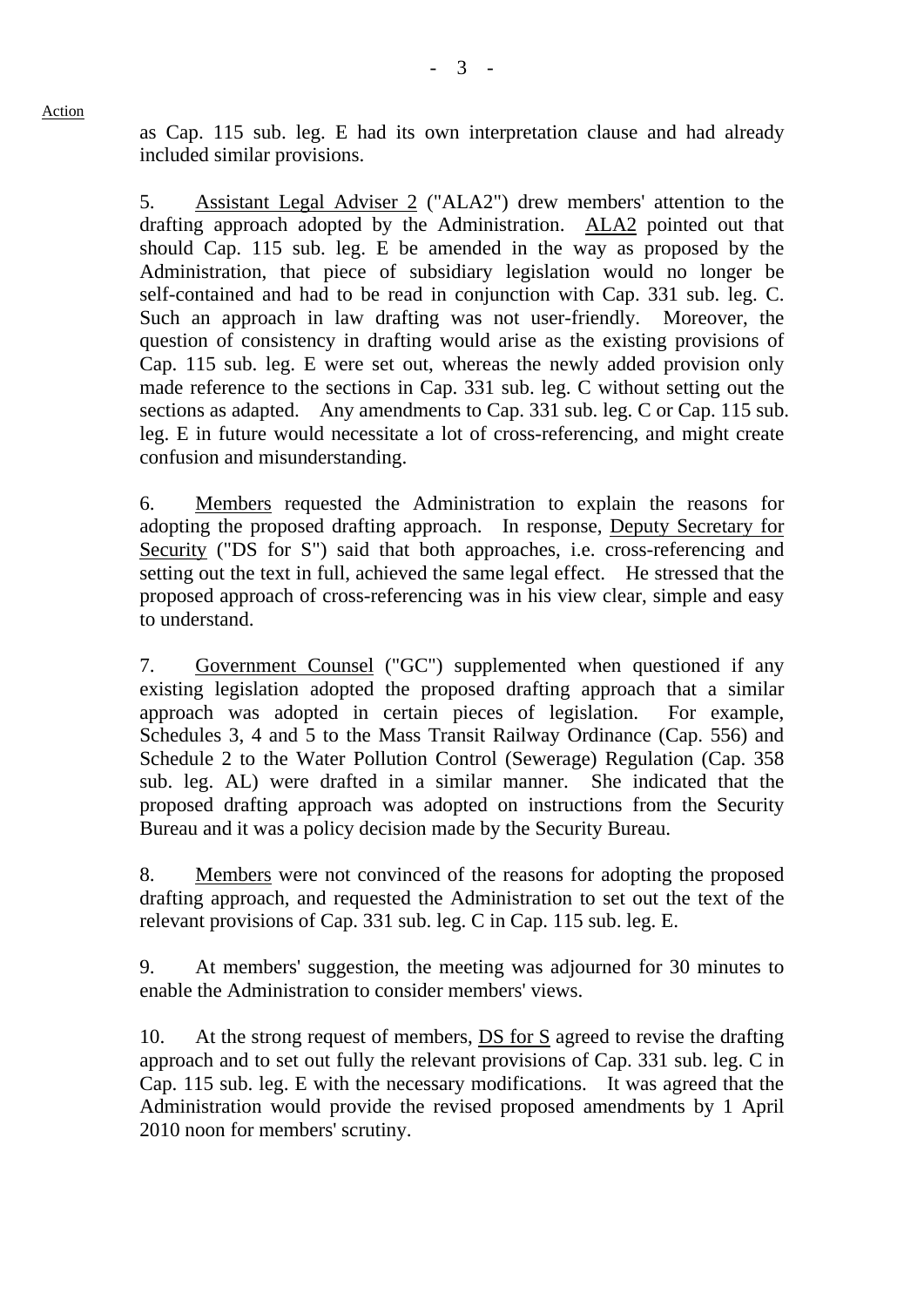11. Ms Cyd HO urged the Administration to state clearly at the moving of the proposed amendments that the parts relating to the treatment of detainees in the Immigration Department ("ImmD")'s CIC Operation Manual ("the Operation Manual") would be made available for public access. Members noted that the relevant parts had been provided to the Subcommittee for reference.

12. Members studied the Administration's response to the letter from Ms Emily LAU relaying the concerns of a staff member of ImmD about preparation of work for transfer of the management of CIC and enforcement powers at CIC.

13. Assistant Director (Enforcement and Torture Claim Assessment) ("AD(EA)") explained that ImmD had made thorough preparation to ensure a smooth transfer. The preparation ranged from equipment procurement to staff training. The former was modeled on the existing equipment used at CIC. Regarding the latter, briefing and training sessions for frontline staff had been in place for months. Drills had been done on dedicated training facilities. To keep staff abreast of the developments of the transfer plan, sharing sessions were held once a week during which staff could exchange views with their supervisors. Furthermore, starting from February 2010, ImmD staff had been deployed to accompany the existing CSD officers at CIC so that they could acquire "real life" experience in management of CIC. Parts of the CIC Operation Manual relating to the duties of the relevant staff were also covered in the training provided. AD(EA) added that as examination of detainees' urine would not be carried out at CIC, there was no question of accountability or dereliction of duties in this respect.

14. At the invitation of Chairman, the Clerk explained the legislative timetable. She elaborated that a written report on the deliberations of the Subcommittee should be submitted to the House Committee on 1 April 2010, the latest, given the deadline for notice of amendments to the subsidiary legislation on 7 April and the intervening holidays from 2 to 6 April. As the Administration would provide the revised proposed amendments by 1 April 2010 noon and members had to consider them, the proposed amendments would not be attached to the report. The revised proposed amendments would be circulated to members for comments, if any, by 7 April noon. Thereafter, the Administration would be informed of members' views, if any. Subject to members' views, the revised proposed amendments would then be circulated to the House Committee on 7 April, and the Administration would give notice for moving the proposed amendments to the Amendment Order before mid-night on 7 April 2010.

15. Members requested ALA2 to study the proposed amendments and advise members of his view.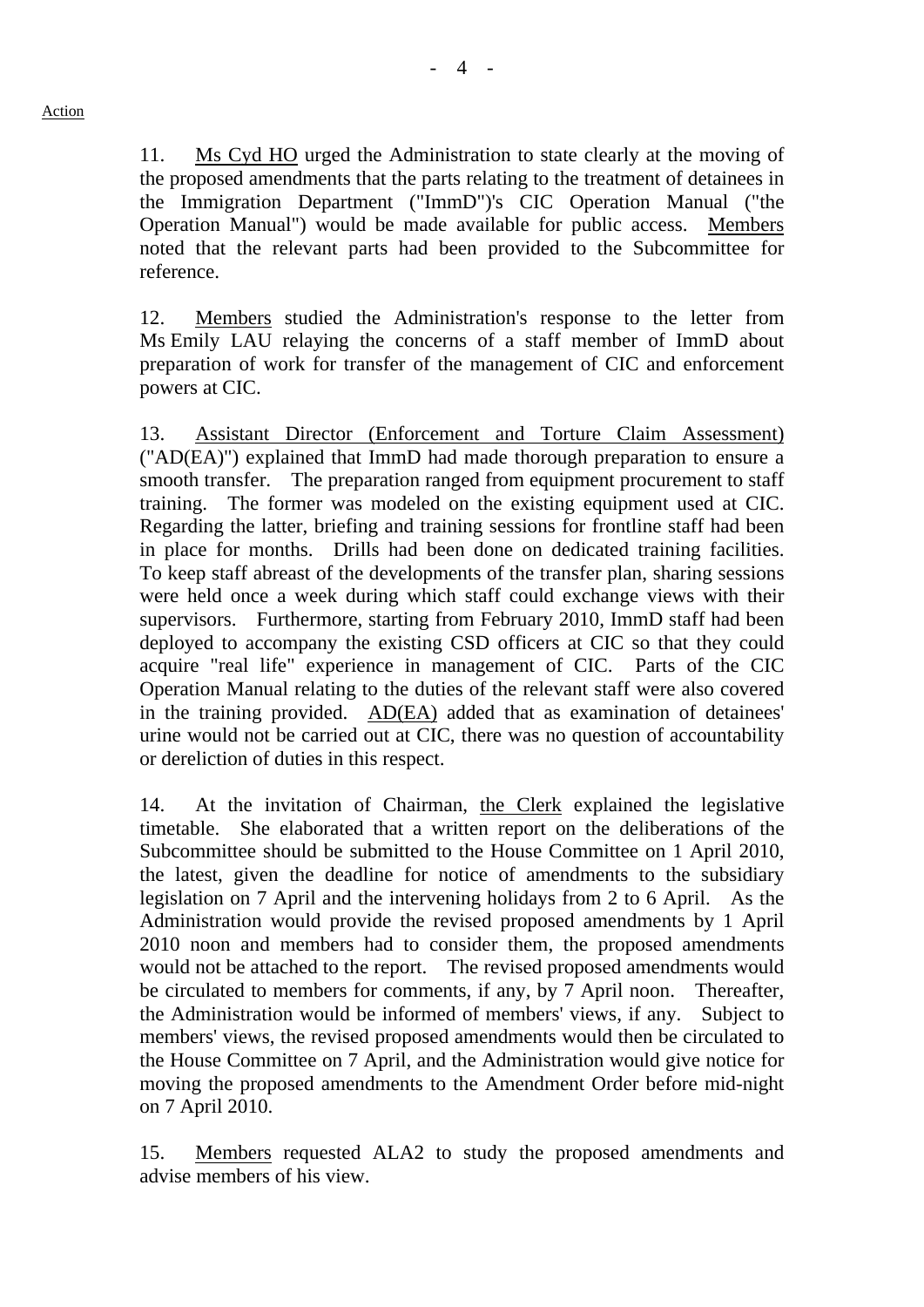#### Action

## **III. Any other business**

16. There being no other business, the meeting ended at 12:30 pm.

Council Business Division 2 Legislative Council Secretariat 28 April 2010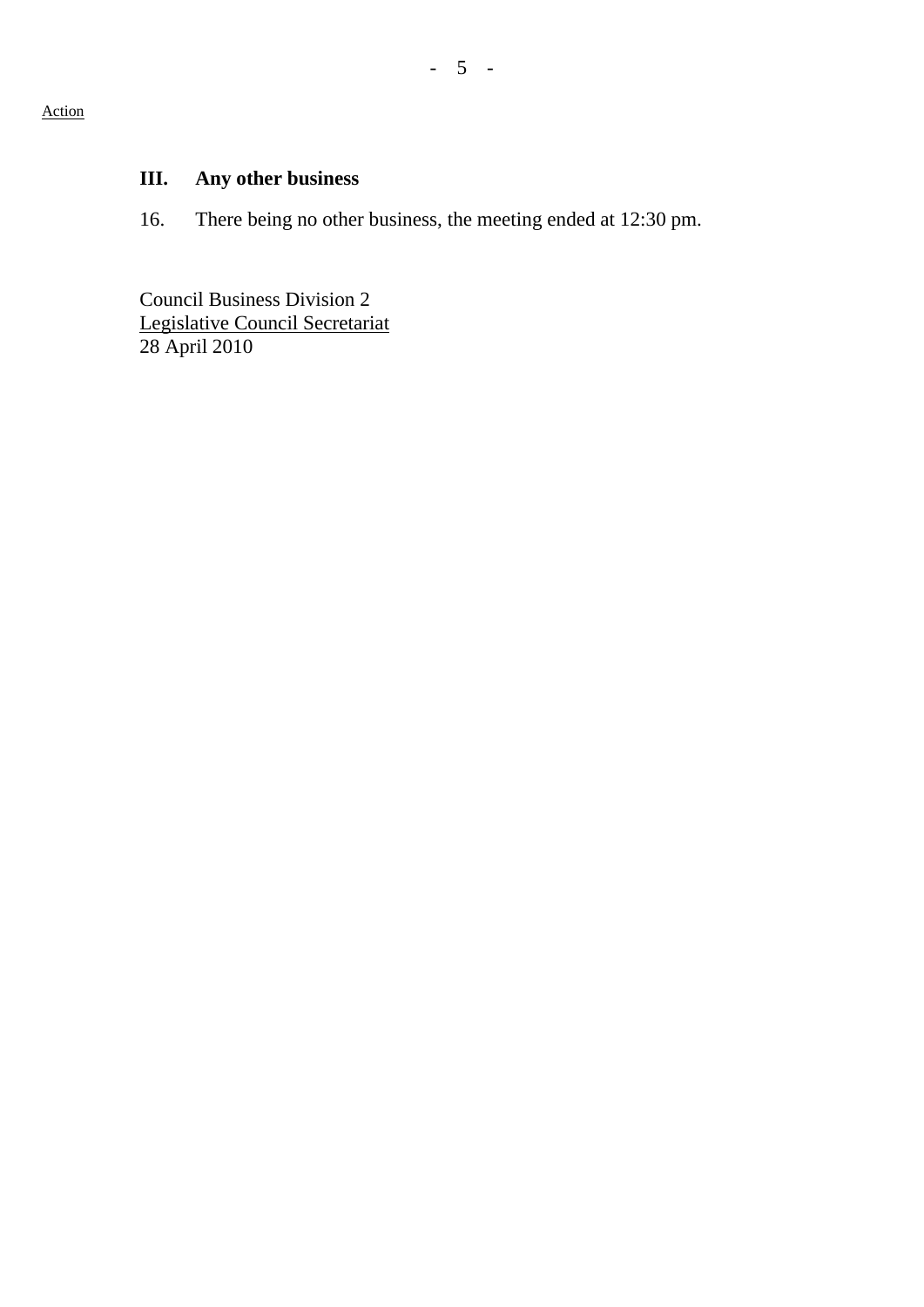## **Proceedings of the third meeting of the Subcommittee on Subsidiary Legislation Relating to Transfer of Management of the Castle Peak Bay Immigration Centre on Tuesday, 30 March 2010, at 10:45 am in Conference Room A of the Legislative Council Building**

| <b>Time</b>          | Speaker(s)                            | Subject(s)                                                                                                                                                                                                                                                                                                                                                                                                                                                                                                                                                                                                                                                                                                                                                                                                                                                                                                               | <b>Action required</b> |
|----------------------|---------------------------------------|--------------------------------------------------------------------------------------------------------------------------------------------------------------------------------------------------------------------------------------------------------------------------------------------------------------------------------------------------------------------------------------------------------------------------------------------------------------------------------------------------------------------------------------------------------------------------------------------------------------------------------------------------------------------------------------------------------------------------------------------------------------------------------------------------------------------------------------------------------------------------------------------------------------------------|------------------------|
| <b>Marker</b>        |                                       |                                                                                                                                                                                                                                                                                                                                                                                                                                                                                                                                                                                                                                                                                                                                                                                                                                                                                                                          |                        |
| $000000 -$<br>001004 | Chairman                              | Confirmation of minutes of the first meeting<br>on 5 March 2010.                                                                                                                                                                                                                                                                                                                                                                                                                                                                                                                                                                                                                                                                                                                                                                                                                                                         |                        |
| $001005 -$<br>001838 | Chairman<br>Admin                     | Briefing by DS for S on the Administration's<br>response to members' concerns raised at the<br>last meeting.<br>His elaboration on the<br>application of 13 sections of Cap. 331 sub.<br>leg. C to CIC detainees under Cap. 115 sub.<br>leg. E by way of moving a proposed<br>resolution to the Amendment Order at the<br>Council meeting of 14 April 2010.                                                                                                                                                                                                                                                                                                                                                                                                                                                                                                                                                              |                        |
| 001839 -<br>002653   | Chairman<br>ALA <sub>2</sub><br>Admin | ALA2's advice that the drafting approach of<br>cross-referencing was not user-friendly. The<br>question of consistency in drafting would<br>arise and any amendments to Cap. 331 sub.<br>leg. C or Cap. 115 sub. leg. E in future<br>would necessitate a lot of cross-referencing.<br>DS for S's explanation that both approaches<br>achieved the same legal effect. His emphasis<br>that the proposed approach was clear and<br>simple.<br>Chairman's view that the proposed approach<br>was not user-friendly. His enquiry about the<br>reasons for not stating fully the text of the<br>relevant sections in Cap. 115 sub. leg. E.<br>DS for S's dismissal of any concern that the<br>drafting approach would serve the purpose of<br>preventing detainees from knowing their<br>rights as the relevant information would be<br>displayed at CIC. His reiteration that the<br>proposed approach was clear and simple. |                        |
| $002654 -$<br>002820 | Ms Cyd HO                             | Ms HO's remark on the possible social cost<br>if the provisions were drafted in the way as<br>proposed.<br>Her proposal for<br>moving<br>amendments<br>the Amendment<br>Order<br>to<br>should the Administration insist on its<br>drafting approach.                                                                                                                                                                                                                                                                                                                                                                                                                                                                                                                                                                                                                                                                     |                        |
| $002821 -$<br>003304 | Mr LAU Kong-wah<br>Admin<br>Chairman  | Mr LAU's enquiries about the merits of the<br>proposed<br>approach<br>and<br>examples<br>of<br>ordinances drafted in the same way.                                                                                                                                                                                                                                                                                                                                                                                                                                                                                                                                                                                                                                                                                                                                                                                       |                        |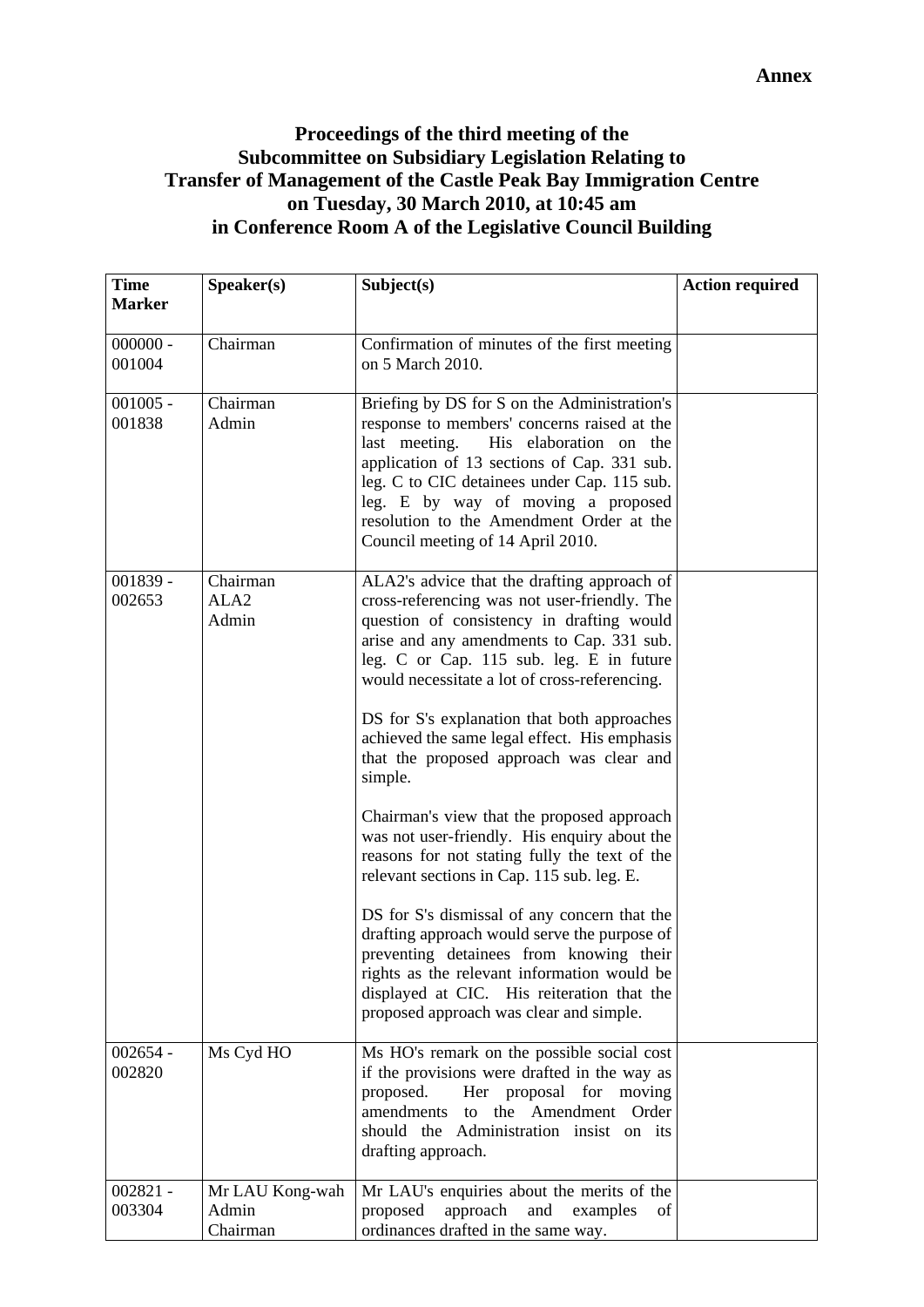| <b>Time</b><br><b>Marker</b> | Speaker(s)                                                         | Subject(s)                                                                                                                                                                                                                                                                                                                                                                                                                                                                                     | <b>Action required</b> |
|------------------------------|--------------------------------------------------------------------|------------------------------------------------------------------------------------------------------------------------------------------------------------------------------------------------------------------------------------------------------------------------------------------------------------------------------------------------------------------------------------------------------------------------------------------------------------------------------------------------|------------------------|
|                              |                                                                    |                                                                                                                                                                                                                                                                                                                                                                                                                                                                                                |                        |
|                              |                                                                    | GC's advice that Schedules 3, 4 and 5 to the<br>Mass Transit Railway Ordinance (Cap. 556),<br>and Schedule 2 to the Water Pollution<br>Control (Sewerage) Regulation (Cap. 358<br>sub. leg. AL) were examples of legislation<br>drafted in a similar way. Her advice on the<br>same legal effect achieved by both<br>approaches. Her remark that the proposed<br>approach was adopted on instructions from<br>the Security Bureau and it was a policy<br>decision made by the Security Bureau. |                        |
|                              |                                                                    | DS for S's reiteration of the merits of the<br>proposed approach.                                                                                                                                                                                                                                                                                                                                                                                                                              |                        |
|                              |                                                                    | Mr LAU's agreement to DS for S's views.                                                                                                                                                                                                                                                                                                                                                                                                                                                        |                        |
|                              |                                                                    | Chairman's disagreement to DS for S's<br>views.                                                                                                                                                                                                                                                                                                                                                                                                                                                |                        |
| $003305 -$<br>010035         | Ms Emily LAU<br>Admin<br>Chairman<br>Ms Cyd HO<br>ALA <sub>2</sub> | Ms LAU's emphasis on the need for<br>consistency in a piece of legislation. Her<br>request for the Administration to consider<br>members' views.                                                                                                                                                                                                                                                                                                                                               |                        |
|                              | Clerk<br>Mr LAU Kong-wah                                           | DS for S's emphasis on the time constraint as<br>the transfer of the management of CIC<br>would take place in mid April 2010. His<br>reiteration of the legal effect and clarity of<br>the approach.                                                                                                                                                                                                                                                                                           |                        |
|                              |                                                                    | Chairman's concern that Cap. 115 sub. leg. E<br>would not be self-contained if the proposed<br>approach was adopted. His stress on the<br>consistent call of LegCo Members<br>to<br>improve the readability of legislation.                                                                                                                                                                                                                                                                    |                        |
|                              |                                                                    | Ms HO's reiteration of the importance of<br>user-friendliness<br>and<br>consistency<br>of<br>legislation to obviate the need for cross-<br>referencing.                                                                                                                                                                                                                                                                                                                                        |                        |
|                              |                                                                    | Chairman's enquiry about the time required<br>for setting out the text of the relevant<br>provisions in Cap. 115 sub. leg. E. His<br>enquiry about the viability of completing it<br>in two days.                                                                                                                                                                                                                                                                                              |                        |
|                              |                                                                    | DS for S's expression of possible difficulty<br>in achieving the task in two days.                                                                                                                                                                                                                                                                                                                                                                                                             |                        |
|                              |                                                                    | ALA2's<br>advice<br>both<br>approaches<br>that<br>achieved the legal effect.                                                                                                                                                                                                                                                                                                                                                                                                                   |                        |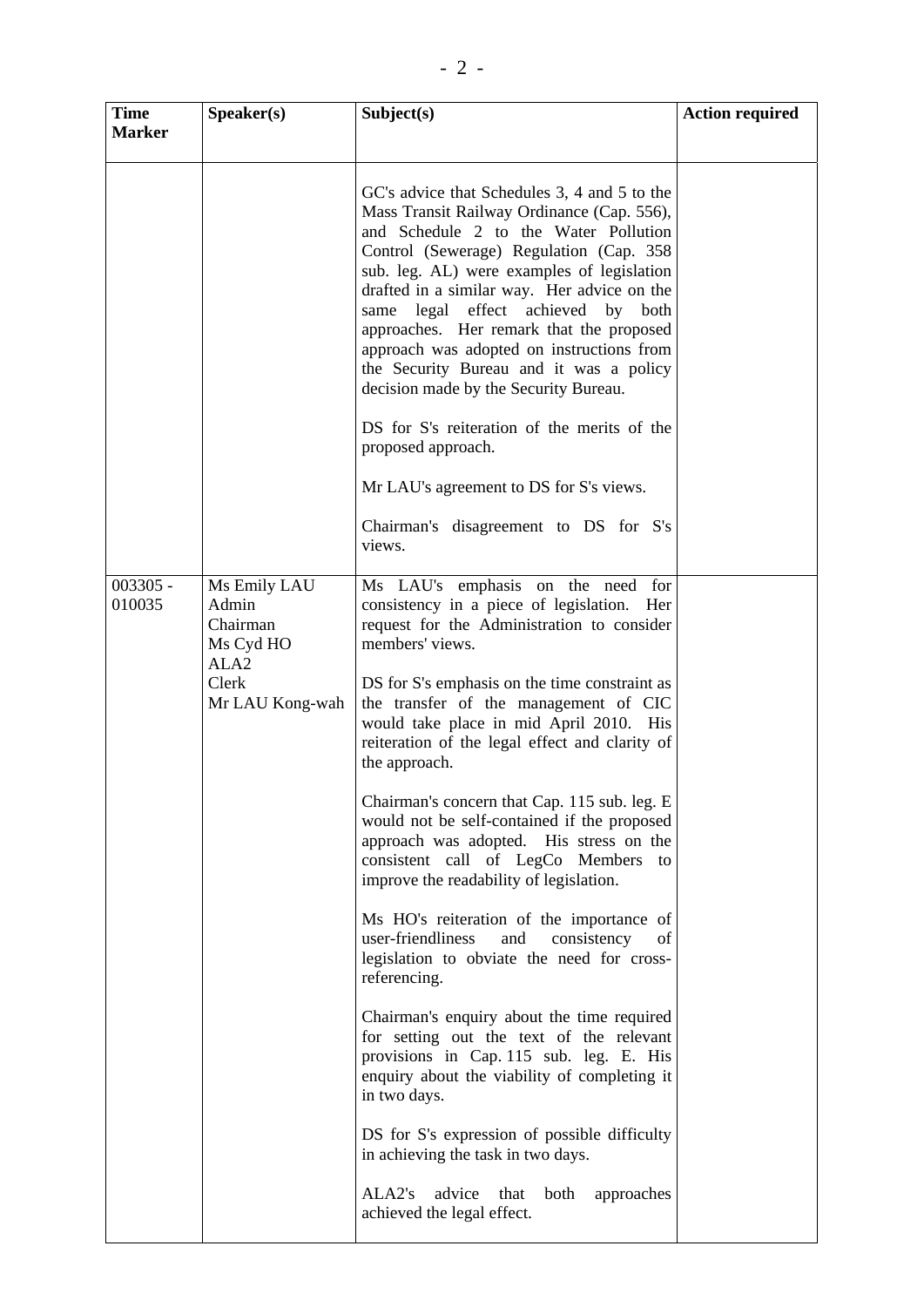| <b>Time</b><br><b>Marker</b> | Speaker(s)                                                    | Subject(s)                                                                                                                                                                                                                                                                                                                                                                                                                                                                                                                                                                                                                                                                                                               | <b>Action required</b> |
|------------------------------|---------------------------------------------------------------|--------------------------------------------------------------------------------------------------------------------------------------------------------------------------------------------------------------------------------------------------------------------------------------------------------------------------------------------------------------------------------------------------------------------------------------------------------------------------------------------------------------------------------------------------------------------------------------------------------------------------------------------------------------------------------------------------------------------------|------------------------|
|                              |                                                               | Provision of information by ALA2 and the<br>Clerk on the legislative timetable. Clerk's<br>advice that the decision to waive the notice<br>for amendments rested with the President.<br>Ms HO and Ms LAU's call for the<br>Administration to<br>revise<br>the<br>drafting<br>approach, otherwise<br>the<br>Subcommittee<br>would propose amendments.<br>DS for S's reiteration of the adequacy of the<br>provisions contained in the Amendment<br>Order to protect the right of detainees. His<br>reiteration that the application of certain<br>sections of Cap. 331 sub. leg. C to CIC<br>detainees was made in response to the<br>request of members. His reassurance of the<br>adequate protection of CIC detainees. |                        |
| $010036 -$<br>013028         | Chairman                                                      | Suspension of the meeting for 30 minutes.                                                                                                                                                                                                                                                                                                                                                                                                                                                                                                                                                                                                                                                                                |                        |
| $013029 -$<br>013523         | Chairman<br>Admin<br>Mr LAU Kong-wah<br>Ms Emily LAU<br>Clerk | Resumption of meeting.<br>DS for S's agreement to revise the drafting<br>approach and to set out fully the applicable<br>sections of Cap. 331 sub. leg. C in Cap. 115<br>sub. leg. E with the necessary modifications.<br>Chairman's request for ALA2 to scrutinize<br>the revised proposed amendments to be<br>provided by the Administration.<br>Ms LAU's enquiry about the legislative<br>timetable.<br>Clerk's provision of information on the<br>timetable for submission of the written<br>report to the House Committee and notice<br>for amendments.<br>DS for S's agreement to provide the revised<br>proposed amendments by 1 April 2010 noon.                                                                 |                        |
| 013524 -<br>013635           | Ms Cyd HO                                                     | Ms HO's request for the Administration to<br>state clearly at the moving of the proposed<br>amendments that the part relating to the<br>treatment of detainees in the Operation<br>Manual would be made available for public<br>access.                                                                                                                                                                                                                                                                                                                                                                                                                                                                                  |                        |
| $013636 -$<br>014444         | Ms Emily LAU<br>Admin<br>Chairman                             | Ms LAU's request for explanation of the<br>Administration's response to her letter dated<br>22 March 2010.                                                                                                                                                                                                                                                                                                                                                                                                                                                                                                                                                                                                               |                        |